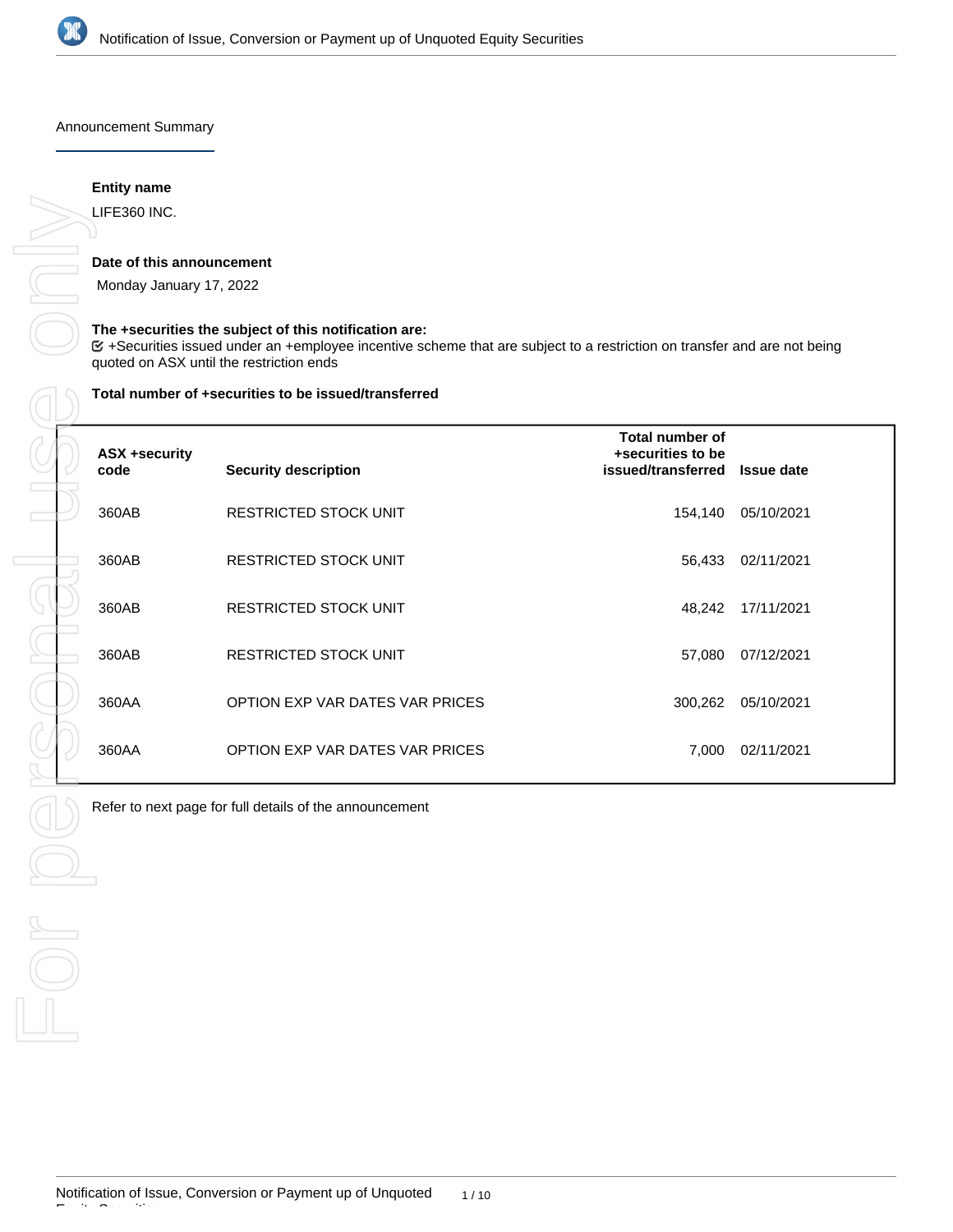

Part 1 - Entity and announcement details

# **1.1 Name of entity**

LIFE360 INC.

We (the entity named above) give notice of the issue, conversion or payment up of the following unquoted +securities.

**1.2 Registered number type**

ARBN

**Registration number**

629412942

**1.3 ASX issuer code**

360

**1.4 The announcement is** New announcement

# **1.5 Date of this announcement**

17/1/2022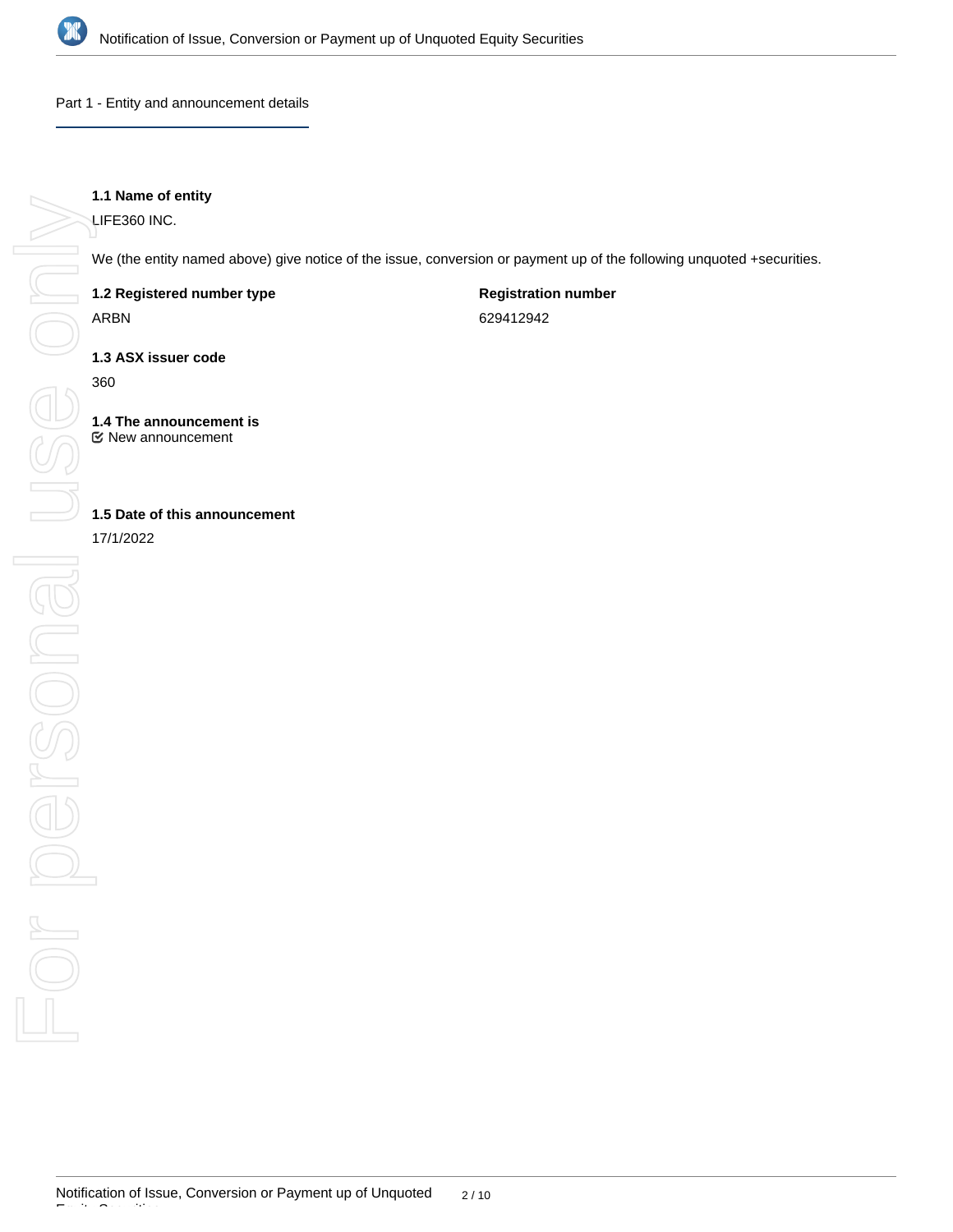

# Part 2 - Issue details

#### **2.1 The +securities the subject of this notification are:**

+Securities issued under an +employee incentive scheme that are subject to a restriction on transfer and are not being

#### **2.2a This notification is given in relation to an issue of +securities in a class which is not quoted on ASX and which:**

has an existing ASX security code ("existing class")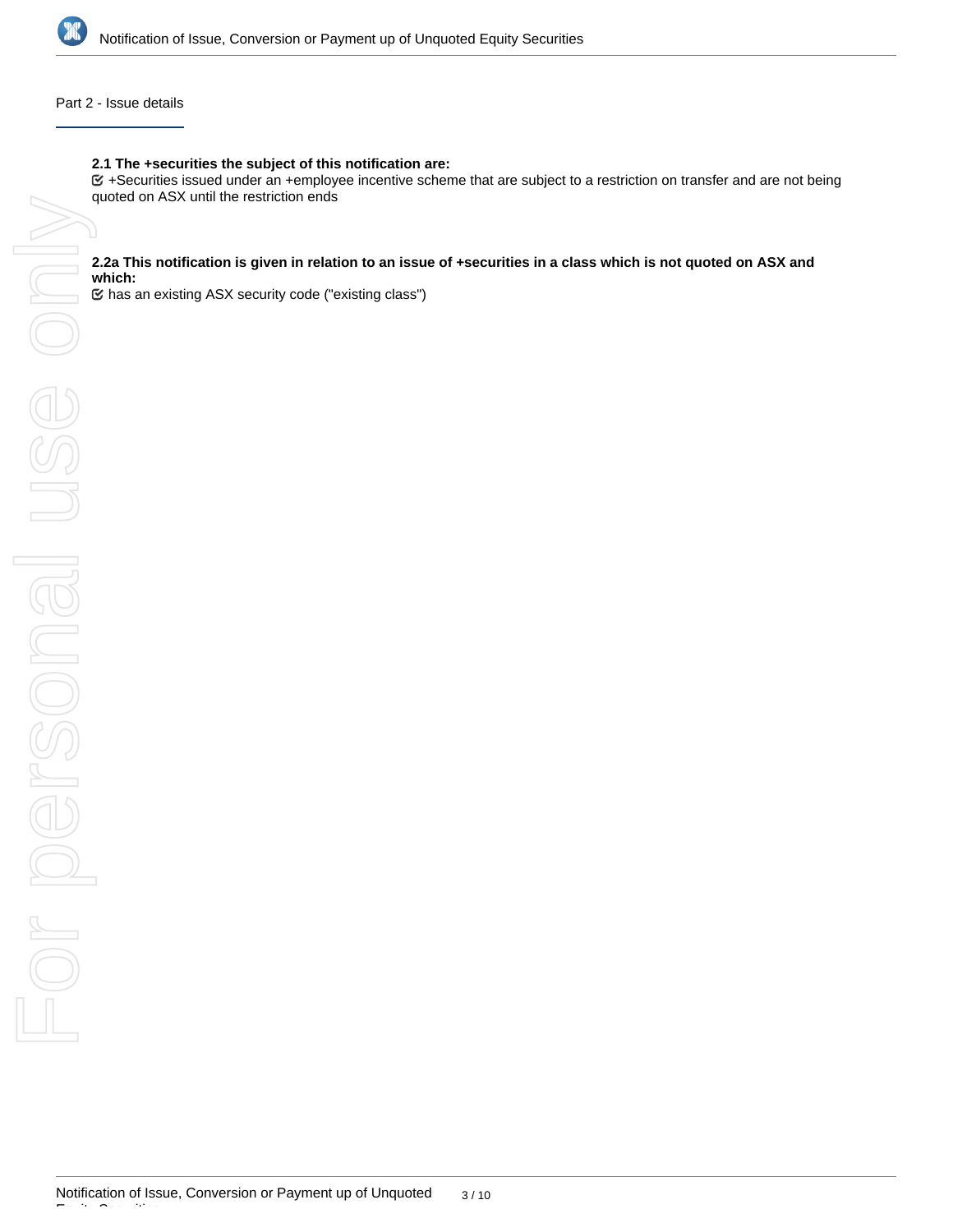

Part 3B - number and type of +securities the subject of this notification (existing class) where issue has not previously been notified to

ASX in an Appendix 3B

**Additional +securities in an existing class issued under an +employee incentive scheme**

## **ASX +security code and description**

360AA : OPTION EXP VAR DATES VAR PRICES

**Date the +securities the subject of this notification were issued** 5/10/2021

**Will these +securities rank equally in all respects from their issue date with the existing issued +securities in that class** Yes

**Were any of the +securities issued to +key management personnel (KMP) or an +associate?** No

## **Please provide a URL link for a document lodged with ASX detailing the terms of the +employee incentive scheme or a summary of the terms**

<https://www.asx.com.au/asxpdf/20200807/pdf/44l9fq0qvckxzj.pdf>

## **Any other information the entity wishes to provide about the +securities the subject of this notification**

300,262 Options have been issued with an exercise price of US\$18.18 per option and with an expiry date of 5 October 2027.

#### Issue details

Equity Securities

**Number of +securities** 300,262

**Additional +securities in an existing class issued under an +employee incentive scheme**

# **ASX +security code and description**

360AB : RESTRICTED STOCK UNIT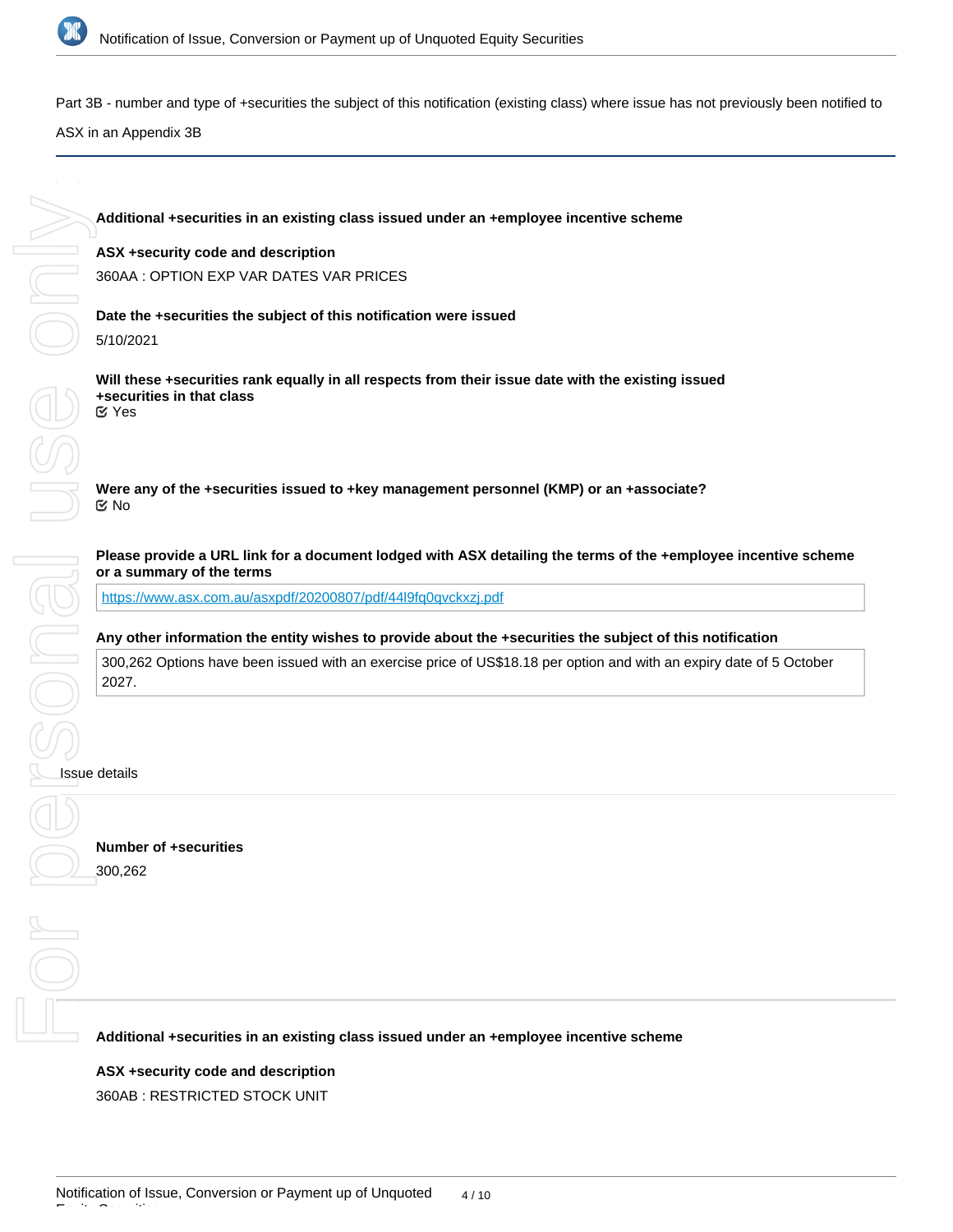

# **Date the +securities the subject of this notification were issued**

#### 5/10/2021

**Will these +securities rank equally in all respects from their issue date with the existing issued +securities in that class** Yes

For personal Jeuse only DE ON

**Were any of the +securities issued to +key management personnel (KMP) or an +associate?** No

**Please provide a URL link for a document lodged with ASX detailing the terms of the +employee incentive scheme or a summary of the terms**

<https://www.asx.com.au/asxpdf/20200807/pdf/44l9fq0qvckxzj.pdf>

## **Any other information the entity wishes to provide about the +securities the subject of this notification**

154,140 Restricted Stock Units have been been issued (no exercise price is payable on vesting and settlement) with an expiry date of 5 October 2031.

#### Issue details

**Number of +securities** 154,140

### **Additional +securities in an existing class issued under an +employee incentive scheme**

**ASX +security code and description** 360AA : OPTION EXP VAR DATES VAR PRICES

**Date the +securities the subject of this notification were issued**

## 2/11/2021

Equity Securities

**Will these +securities rank equally in all respects from their issue date with the existing issued +securities in that class** Yes

**Were any of the +securities issued to +key management personnel (KMP) or an +associate?** No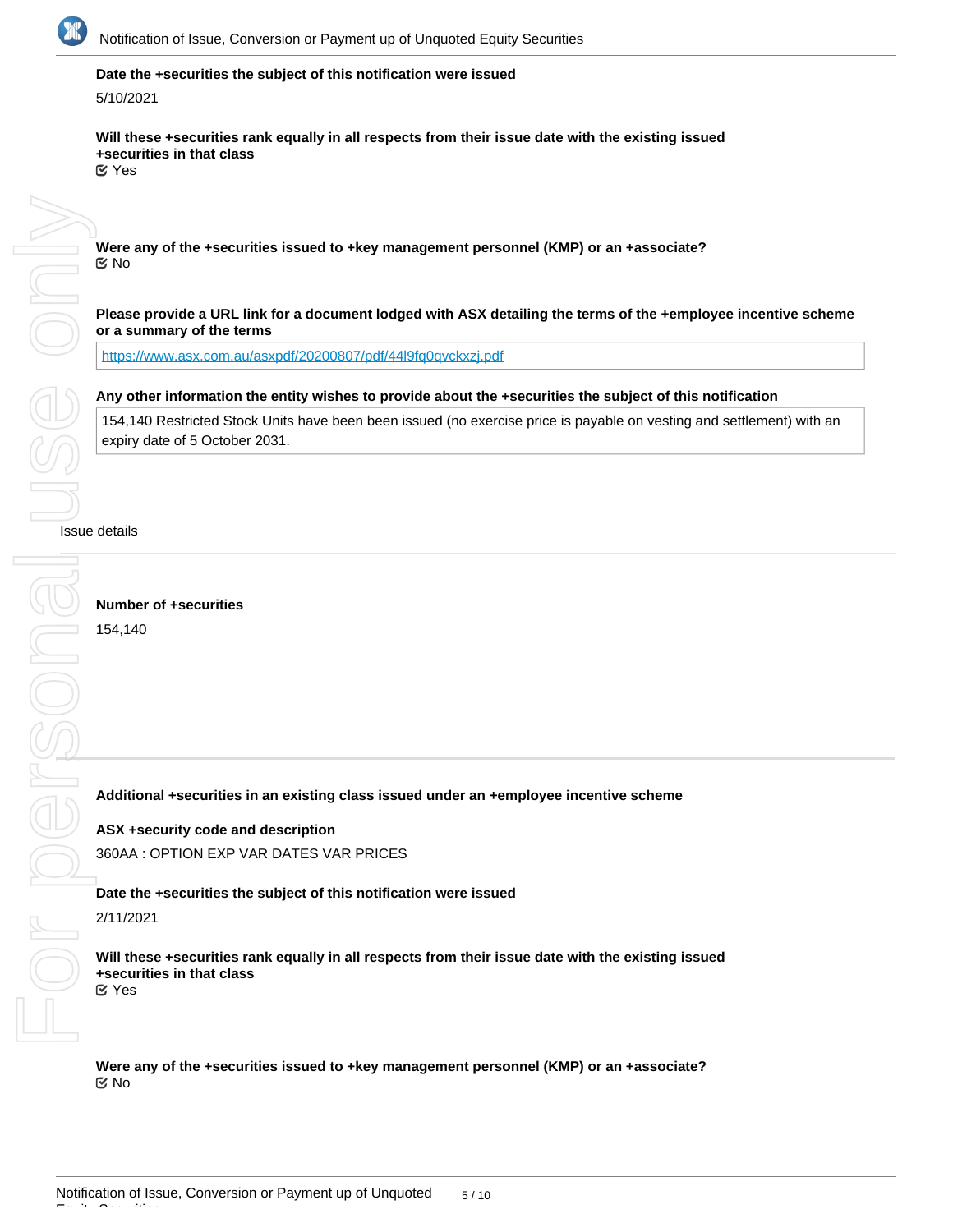

## **Please provide a URL link for a document lodged with ASX detailing the terms of the +employee incentive scheme or a summary of the terms**

https://www.asx.com.au/asxpdf/20200807/pdf/44l9fq0qvckxzi.pdf

## **Any other information the entity wishes to provide about the +securities the subject of this notification**

7,000 Options have been issued with an exercise price of US\$25.18 per option and with an expiry date of 2 November 2027.

**Number of +securities**

7,000

#### **Additional +securities in an existing class issued under an +employee incentive scheme**

**ASX +security code and description** 360AB : RESTRICTED STOCK UNIT

#### **Date the +securities the subject of this notification were issued**

2/11/2021

**Will these +securities rank equally in all respects from their issue date with the existing issued +securities in that class** Yes

**Were any of the +securities issued to +key management personnel (KMP) or an +associate?** No

## **Please provide a URL link for a document lodged with ASX detailing the terms of the +employee incentive scheme or a summary of the terms**

<https://www.asx.com.au/asxpdf/20200807/pdf/44l9fq0qvckxzj.pdf>

#### **Any other information the entity wishes to provide about the +securities the subject of this notification**

56,433 Restricted Stock Units have been been issued (no exercise price is payable on vesting and settlement) with an expiry date of 2 November 2031.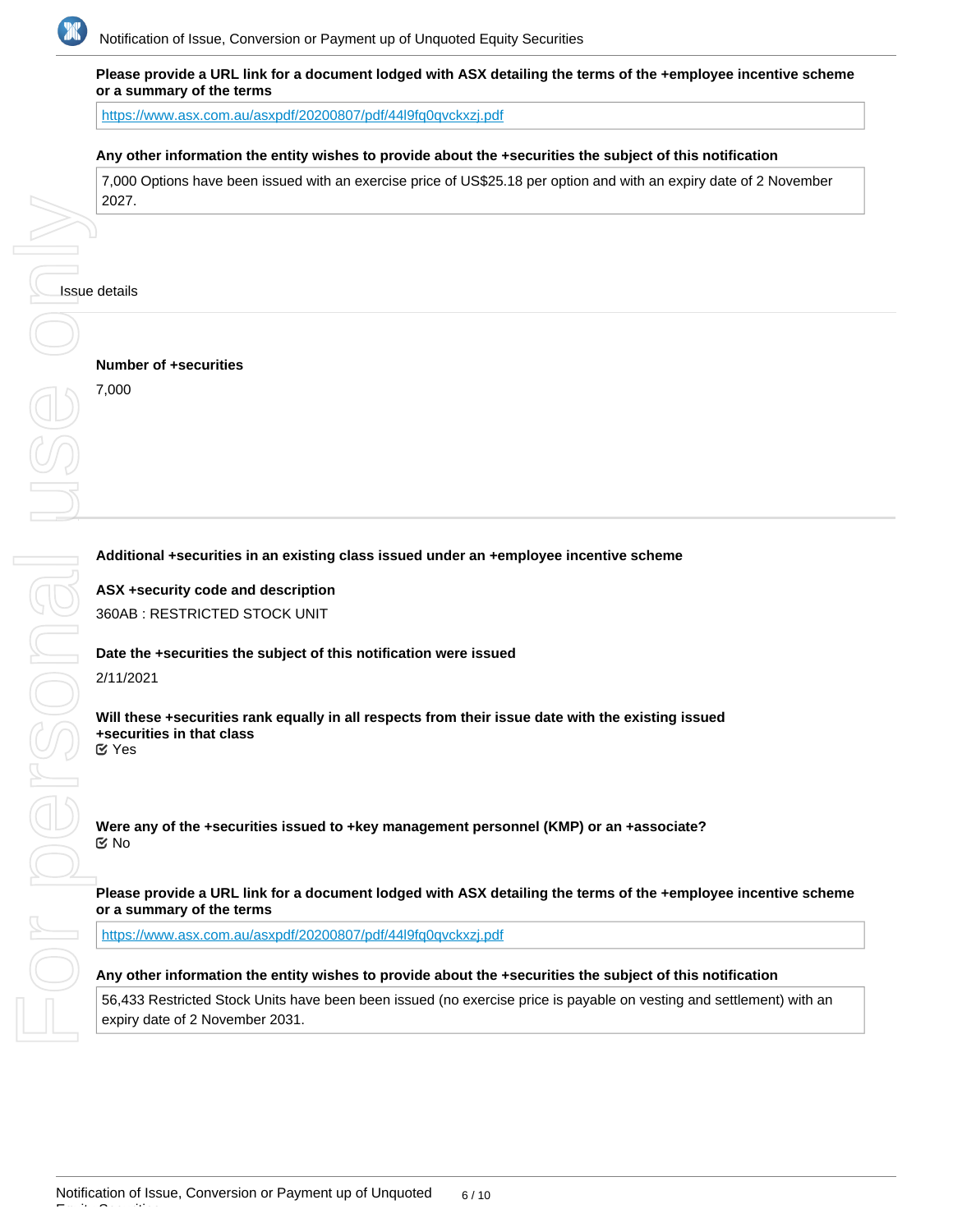

#### Issue details

# **Number of +securities**

56,433

# **Additional +securities in an existing class issued under an +employee incentive scheme**

**ASX +security code and description** 360AB : RESTRICTED STOCK UNIT

**Date the +securities the subject of this notification were issued**

17/11/2021

**Will these +securities rank equally in all respects from their issue date with the existing issued +securities in that class** Yes

**Were any of the +securities issued to +key management personnel (KMP) or an +associate?** No

## **Please provide a URL link for a document lodged with ASX detailing the terms of the +employee incentive scheme or a summary of the terms**

<https://www.asx.com.au/asxpdf/20200807/pdf/44l9fq0qvckxzj.pdf>

## **Any other information the entity wishes to provide about the +securities the subject of this notification**

48,242 Restricted Stock Units have been been issued (no exercise price is payable on vesting and settlement) with an expiry date of 17 November 2031.

#### Issue details

**Number of +securities** 48,242

**Additional +securities in an existing class issued under an +employee incentive scheme**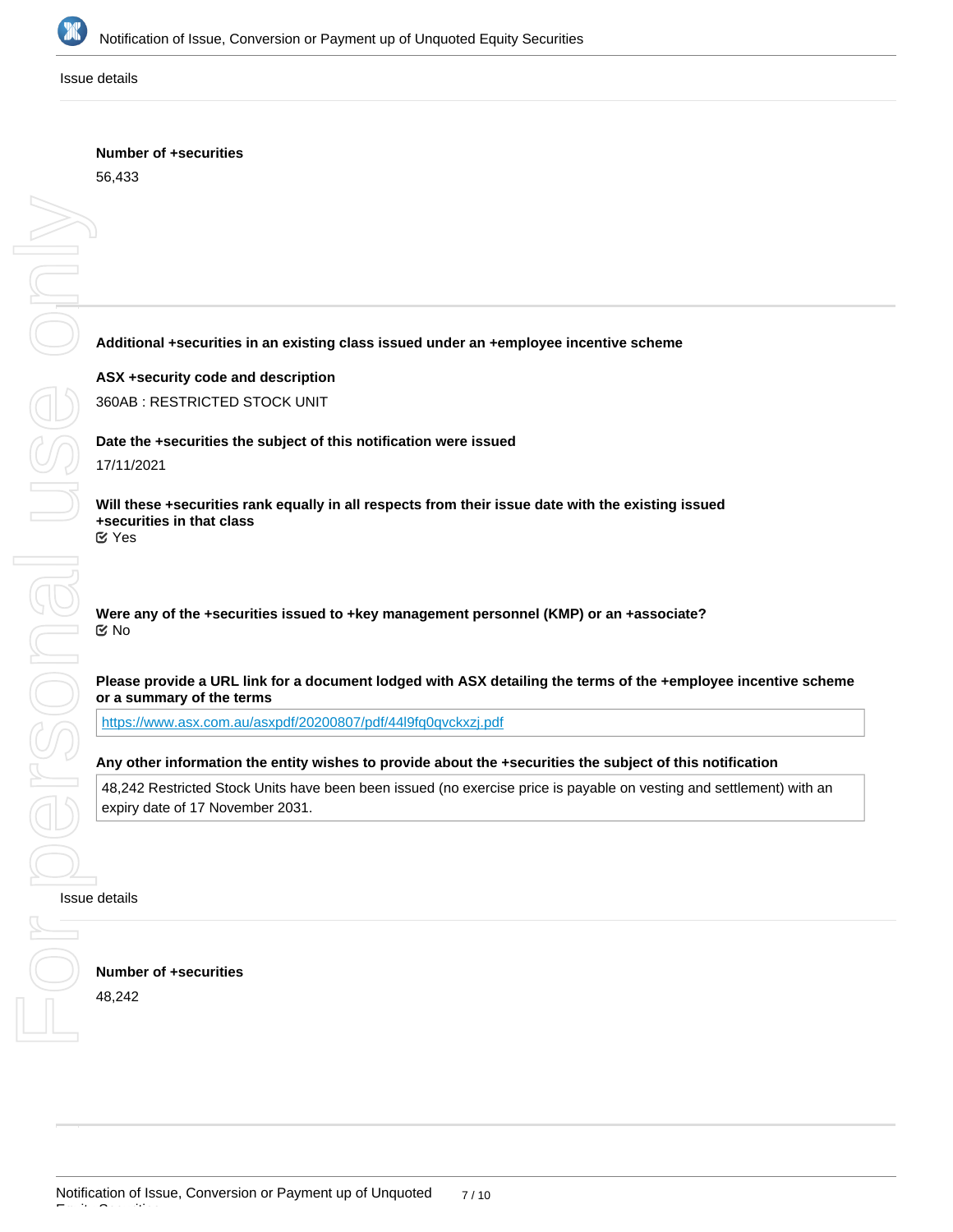

## **Additional +securities in an existing class issued under an +employee incentive scheme**

**ASX +security code and description** 360AB : RESTRICTED STOCK UNIT

# **Date the +securities the subject of this notification were issued**

7/12/2021

**Will these +securities rank equally in all respects from their issue date with the existing issued +securities in that class** Yes

**Were any of the +securities issued to +key management personnel (KMP) or an +associate?** No

**Please provide a URL link for a document lodged with ASX detailing the terms of the +employee incentive scheme or a summary of the terms**

<https://www.asx.com.au/asxpdf/20200807/pdf/44l9fq0qvckxzj.pdf>

## **Any other information the entity wishes to provide about the +securities the subject of this notification**

57,080 Restricted Stock Units have been been issued (no exercise price is payable on vesting and settlement) with an expiry date of 7 December 2031.

Issue details

**Number of +securities**

57,080

Equity Securities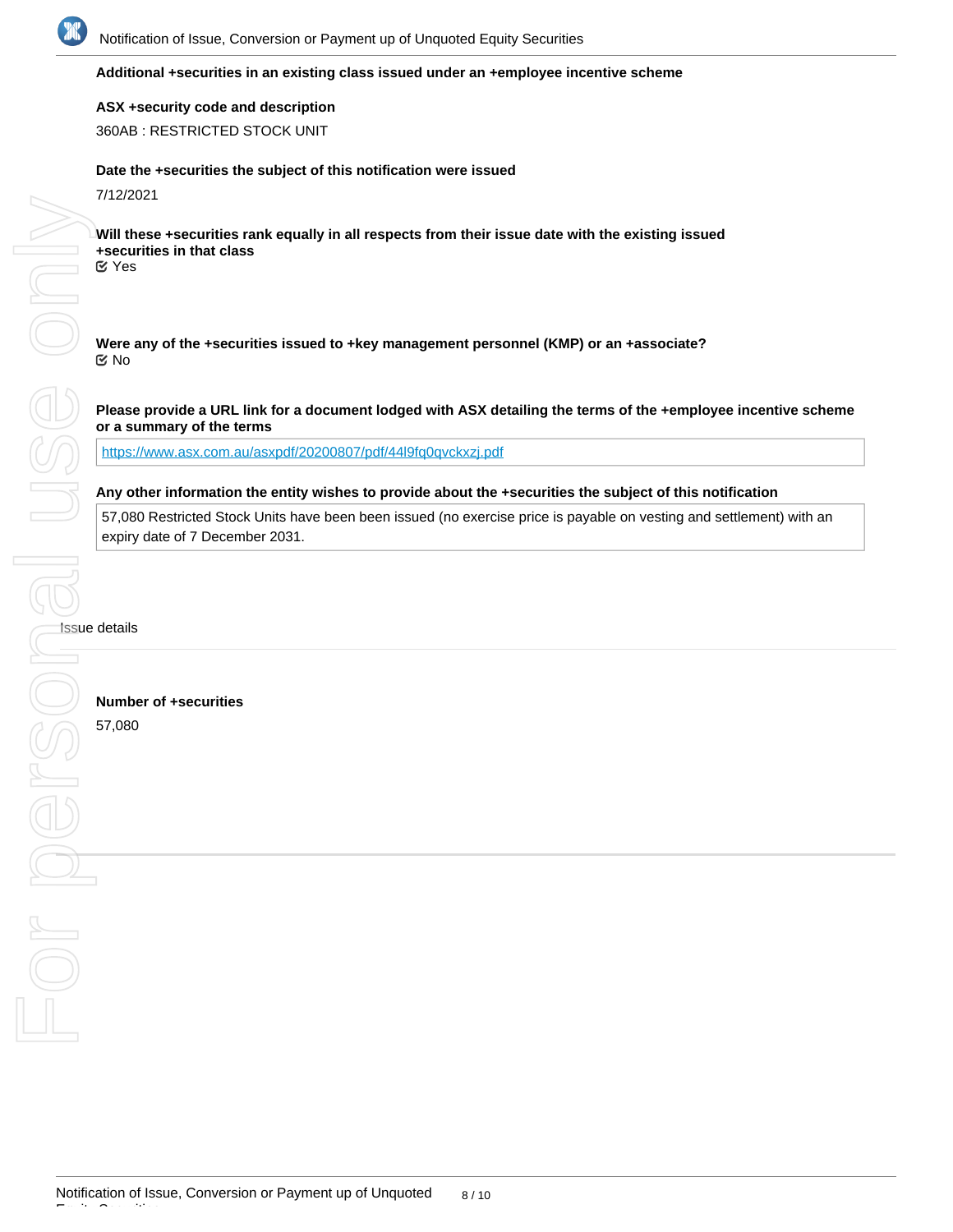

## Part 4 - +Securities on issue

| the entity will comprise:<br>(A discrepancy in these figures compared to your own may be due to a matter of timing if there is more than one<br>application for quotation/issuance currently with ASX for processing.) |                                                |
|------------------------------------------------------------------------------------------------------------------------------------------------------------------------------------------------------------------------|------------------------------------------------|
| 4.1 Quoted +Securities (Total number of each +class of +securities quoted)                                                                                                                                             |                                                |
| ASX +security code and description                                                                                                                                                                                     | <b>Total number of</b><br>+securities on issue |
| 360 : CDI 3:1 US PERSON PROHIBITED EXCLUDING QIB                                                                                                                                                                       | 181,927,062                                    |
| 4.2 Unquoted +Securities (Total number of each +class of +securities issued but not quoted on ASX)                                                                                                                     |                                                |
| ASX +security code and description                                                                                                                                                                                     | <b>Total number of</b><br>+securities on issue |
| 360AAX: WARRANTS EXPIRING 01-JUL-2022 EX USD 0.01                                                                                                                                                                      | 88,213                                         |
| 360AAY: WARRANTS EXPIRING 01-JUL-2026 EX USD 11.96                                                                                                                                                                     | 44,106                                         |
| 360AB: RESTRICTED STOCK UNIT                                                                                                                                                                                           | 2,901,946                                      |
| 360AA : OPTION EXP VAR DATES VAR PRICES                                                                                                                                                                                | 8,053,526                                      |
| 360AC: WARRANTS                                                                                                                                                                                                        | 95,576                                         |
| 360AAZ: WARRANTS EXPIRING 01-JUL-2026 EX USD 11.96                                                                                                                                                                     | 44,106                                         |
| 360ABA: CONV NOTES MATURING 01-JUL-26                                                                                                                                                                                  | 176,422                                        |
| 360AD : 3:1 CDI EQUIVALENT TO RESTRICTED STOCK UNITS                                                                                                                                                                   | 7,779,618                                      |
|                                                                                                                                                                                                                        |                                                |
|                                                                                                                                                                                                                        |                                                |
|                                                                                                                                                                                                                        |                                                |

Equity Securities